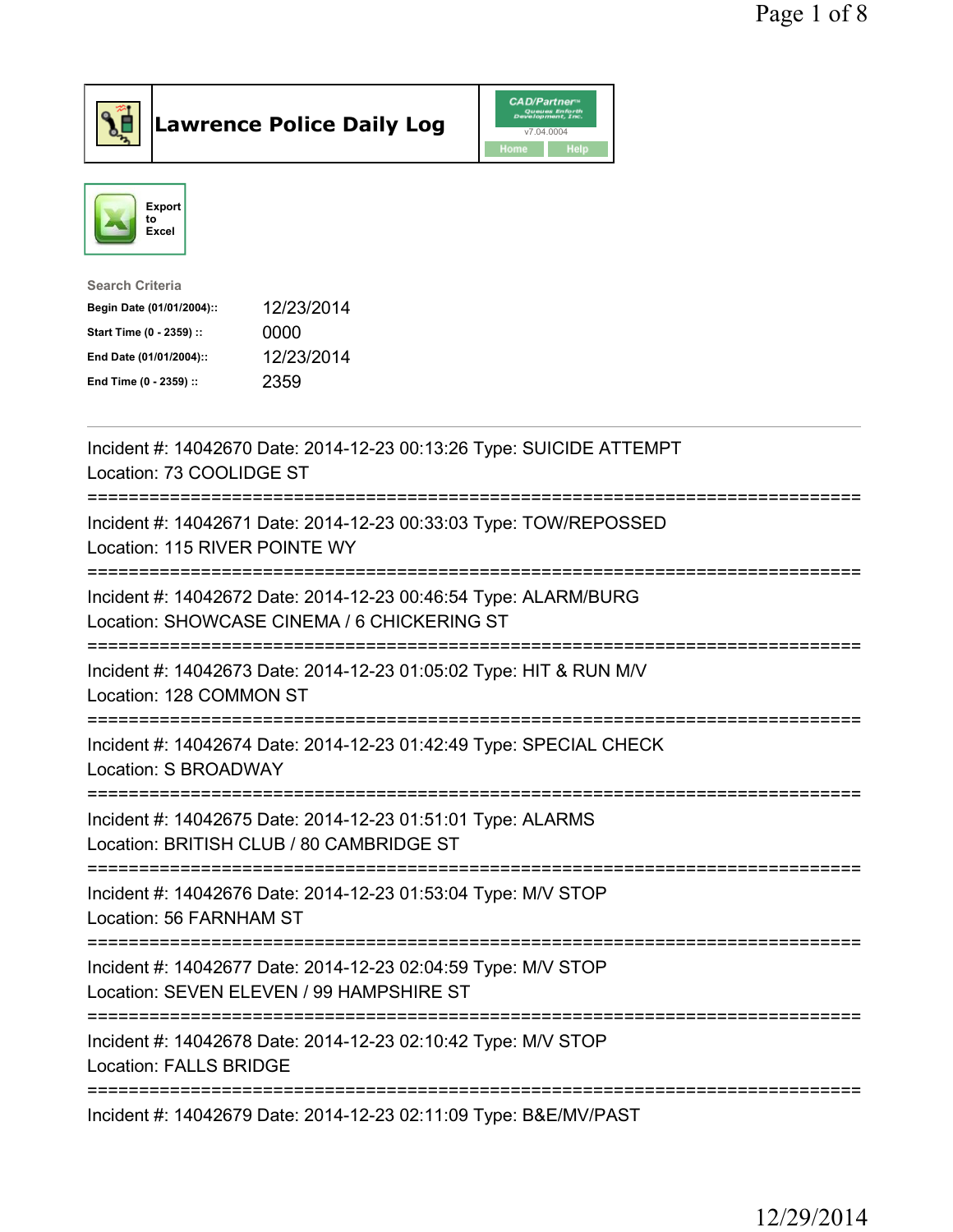Location: 628 LOWELL ST =========================================================================== Incident #: 14042680 Date: 2014-12-23 02:31:06 Type: M/V STOP Location: FRANKLIN ST & LOWELL ST =========================================================================== Incident #: 14042681 Date: 2014-12-23 02:34:36 Type: M/V STOP Location: 1 TREMONT ST =========================================================================== Incident #: 14042682 Date: 2014-12-23 02:42:12 Type: M/V STOP Location: TACO BELL / 79 WINTHROP AV =========================================================================== Incident #: 14042683 Date: 2014-12-23 02:50:44 Type: ALARMS Location: COMMONWEALTH CHEVY / 155 MARSTON ST =========================================================================== Incident #: 14042684 Date: 2014-12-23 07:17:10 Type: M/V STOP Location: BROADWAY & METHUEN ST =========================================================================== Incident #: 14042685 Date: 2014-12-23 07:22:03 Type: ALARMS Location: EL MERCADITO / 49 WALNUT ST =========================================================================== Incident #: 14042686 Date: 2014-12-23 08:24:50 Type: MAL DAMAGE Location: CARDINAL SHOE / 468 N CANAL ST =========================================================================== Incident #: 14042687 Date: 2014-12-23 08:49:02 Type: STOL/MV/PAS Location: 39 KENDALL ST =========================================================================== Incident #: 14042688 Date: 2014-12-23 09:27:28 Type: DRUG VIO Location: HAVERHILL ST & UNION ST =========================================================================== Incident #: 14042689 Date: 2014-12-23 09:43:57 Type: LOST PROPERTY Location: 396 S BROADWAY =========================================================================== Incident #: 14042690 Date: 2014-12-23 10:05:00 Type: ALARM/BURG Location: 499 RIVERSIDE DR =========================================================================== Incident #: 14042691 Date: 2014-12-23 10:07:07 Type: PARK & WALK Location: 180 BROADWAY =========================================================================== Incident #: 14042692 Date: 2014-12-23 10:10:14 Type: MV/BLOCKING Location: FRONT ST =========================================================================== Incident #: 14042693 Date: 2014-12-23 10:30:01 Type: AUTO ACC/NO PI Location: FRANKLIN ST & LOWELL ST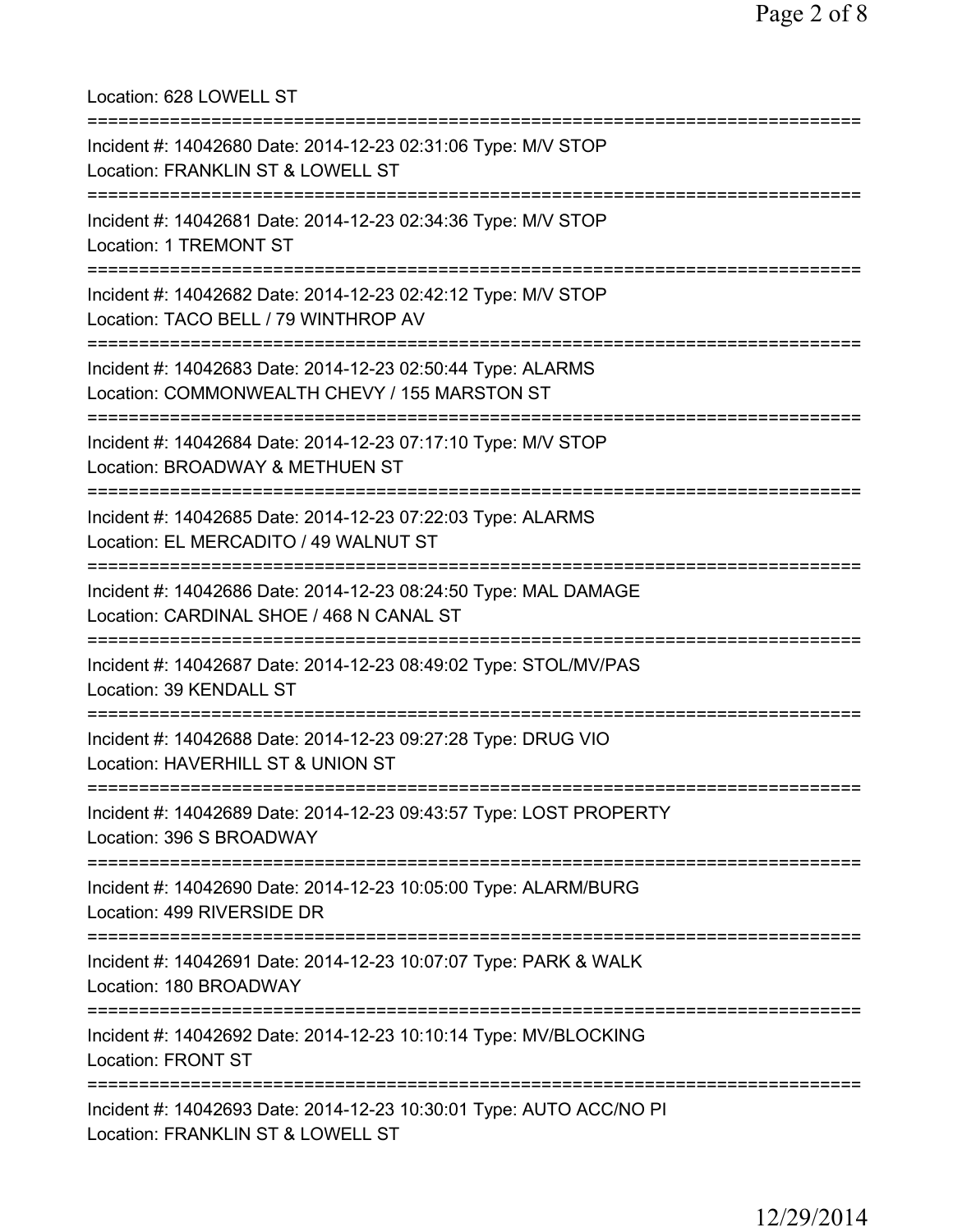| Incident #: 14042694 Date: 2014-12-23 10:32:45 Type: LARCENY/PAST<br>Location: SEVEN ELEVEN / 370 BROADWAY                          |
|-------------------------------------------------------------------------------------------------------------------------------------|
| Incident #: 14042695 Date: 2014-12-23 10:43:10 Type: MEDIC SUPPORT<br>Location: 682 HAVERHILL ST FL 1ST                             |
| Incident #: 14042696 Date: 2014-12-23 10:51:05 Type: DRUG VIO<br>Location: CARVER ST & SALEM ST<br>====================             |
| Incident #: 14042697 Date: 2014-12-23 10:55:59 Type: A&B PROG<br>Location: 26 MARGIN ST                                             |
| Incident #: 14042698 Date: 2014-12-23 10:59:31 Type: SEARCHWARRANT<br>Location: 30 DURHAM ST                                        |
| Incident #: 14042699 Date: 2014-12-23 11:07:43 Type: A&B PAST<br>Location: 12 DORCHESTER ST FL 1ST                                  |
| Incident #: 14042700 Date: 2014-12-23 11:09:01 Type: M/V STOP<br>Location: LAWRENCE ST & LOWELL ST<br>============================= |
| Incident #: 14042701 Date: 2014-12-23 11:14:13 Type: M/V STOP<br>Location: 73 NESMITH ST                                            |
| Incident #: 14042702 Date: 2014-12-23 11:36:12 Type: M/V STOP<br>Location: BUNKERHILL ST & PARK ST                                  |
| Incident #: 14042703 Date: 2014-12-23 11:58:15 Type: SUS PERS/MV<br>Location: SYLVESTER ST                                          |
| Incident #: 14042704 Date: 2014-12-23 12:10:25 Type: 209A/SERVE<br>Location: 43 WINTHROP AV                                         |
| Incident #: 14042705 Date: 2014-12-23 12:13:08 Type: EXTRA SURVEIL<br>Location: 300 CANAL ST                                        |
| Incident #: 14042706 Date: 2014-12-23 12:18:17 Type: SERVE 209A<br>Location: 99 BOXFORD ST                                          |
| Incident #: 14042707 Date: 2014-12-23 12:24:55 Type: SERVE 209A<br>Location: 14 FOREST ST                                           |
|                                                                                                                                     |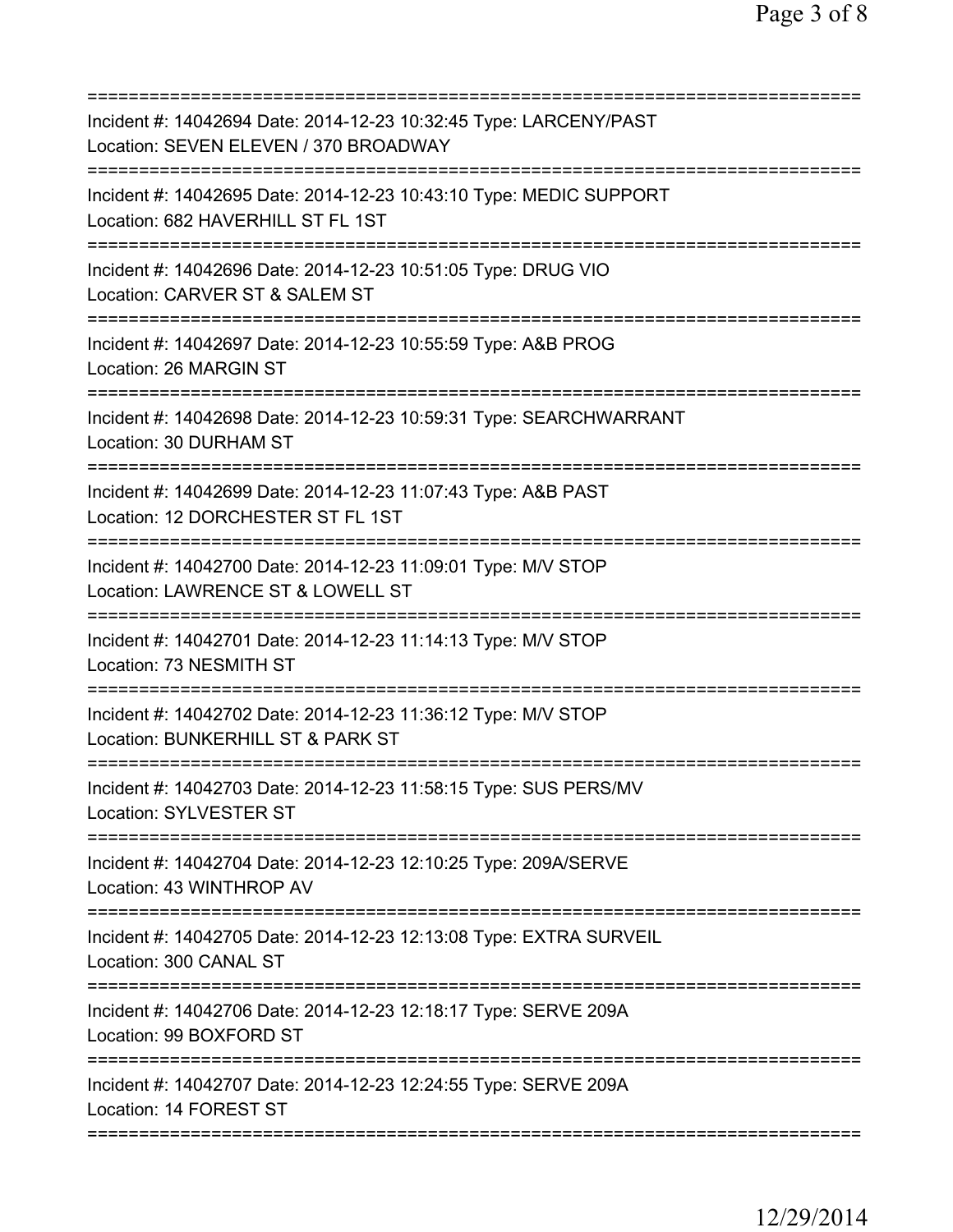| Incident #: 14042709 Date: 2014-12-23 12:30:17 Type: HIT & RUN M/V<br>Location: 77 ESSEX ST                                                  |
|----------------------------------------------------------------------------------------------------------------------------------------------|
| Incident #: 14042708 Date: 2014-12-23 12:31:12 Type: AUTO ACC/NO PI<br>Location: 276 ESSEX ST                                                |
| Incident #: 14042711 Date: 2014-12-23 12:35:29 Type: CK WELL BEING<br>Location: 23 HAWLEY ST #305                                            |
| Incident #: 14042710 Date: 2014-12-23 12:35:59 Type: B&E/PAST<br>Location: 141 SALEM ST #1ST                                                 |
| Incident #: 14042712 Date: 2014-12-23 12:37:17 Type: M/V STOP<br>Location: 26 PHILLIPS ST                                                    |
| .====================================<br>Incident #: 14042713 Date: 2014-12-23 12:40:31 Type: MISSING PERS<br><b>Location: 1 CAULKINS CT</b> |
| Incident #: 14042714 Date: 2014-12-23 12:43:05 Type: INVESTIGATION<br>Location: 161 ABBOTT ST                                                |
| =====================<br>Incident #: 14042715 Date: 2014-12-23 12:53:52 Type: HIT & RUN M/V<br>Location: CARVER ST & SHATTUCK ST             |
| Incident #: 14042716 Date: 2014-12-23 13:06:22 Type: DRUG VIO<br>Location: FARNHAM ST & S UNION ST                                           |
| Incident #: 14042717 Date: 2014-12-23 13:23:09 Type: HIT & RUN M/V<br>Location: 77 ESSEX ST                                                  |
| Incident #: 14042718 Date: 2014-12-23 13:39:30 Type: CK WELL BEING<br>Location: LAWRENCE PUBLIC LIBRARY / 51 LAWRENCE ST                     |
| Incident #: 14042720 Date: 2014-12-23 13:45:26 Type: LARCENY/PAST<br>Location: RADIO SHACK / 67 WINTHROP AV                                  |
| Incident #: 14042719 Date: 2014-12-23 13:45:48 Type: AUTO ACC/NO PI<br>Location: JACKSON ST & KNOX ST                                        |
| Incident #: 14042721 Date: 2014-12-23 13:59:03 Type: M/V STOP<br>Location: 75 MANCHESTER ST                                                  |
| Incident #: 14042722 Date: 2014-12-23 14:16:40 Type: HIT & RUN M/V                                                                           |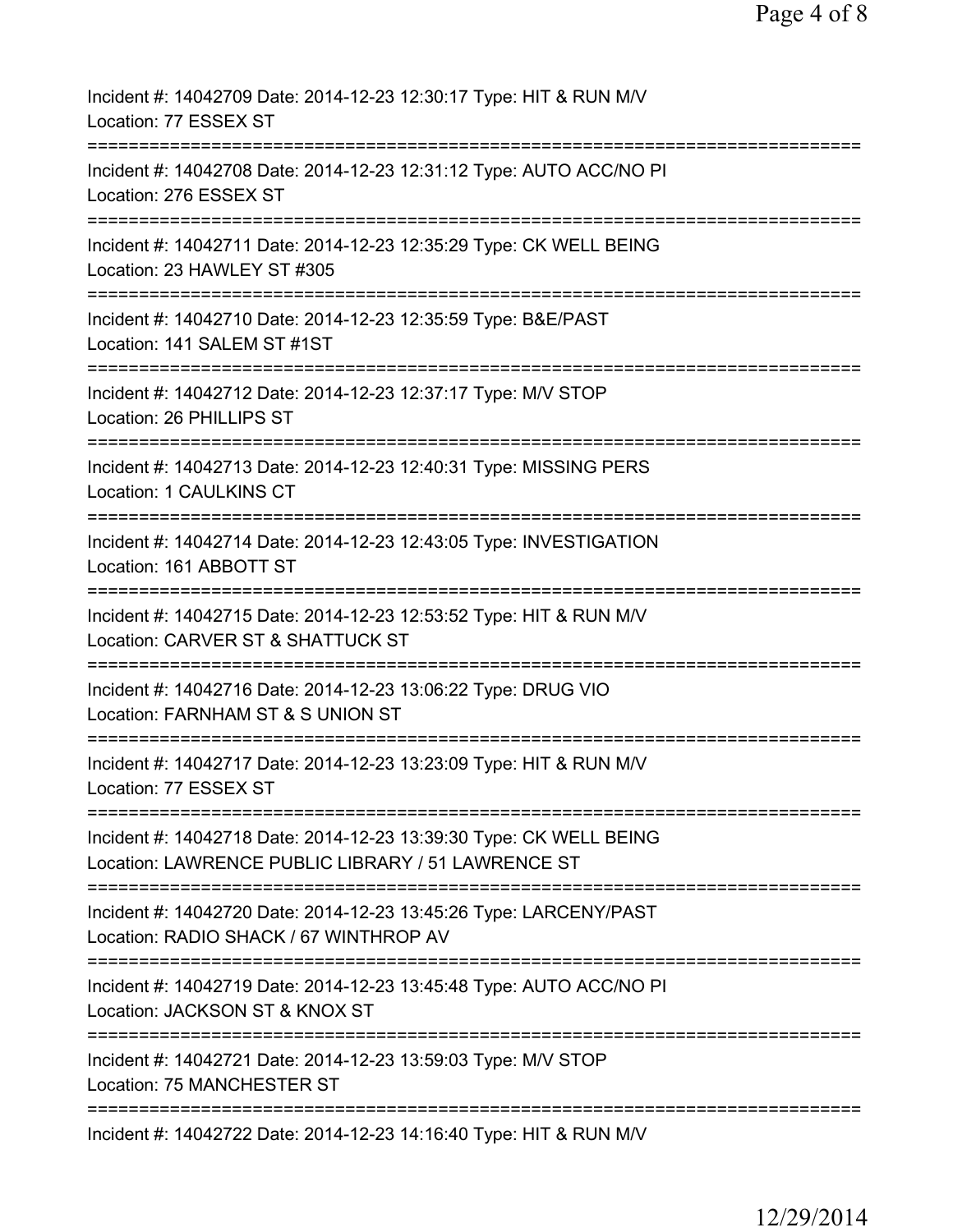Location: 34 HAVERHILL ST =========================================================================== Incident #: 14042723 Date: 2014-12-23 14:25:50 Type: HIT & RUN M/V Location: D'WENDY'S RESTARAUNT / 459 BROADWAY =========================================================================== Incident #: 14042724 Date: 2014-12-23 14:36:17 Type: ANIMAL COMPL Location: 700 ESSEX ST =========================================================================== Incident #: 14042725 Date: 2014-12-23 14:45:52 Type: M/V STOP Location: ESSEX ST & GALE ST =========================================================================== Incident #: 14042726 Date: 2014-12-23 14:55:09 Type: WARRANT SERVE Location: 34 HAVERHILL ST =========================================================================== Incident #: 14042727 Date: 2014-12-23 15:34:37 Type: ALARM/BURG Location: 594 LOWELL ST =========================================================================== Incident #: 14042728 Date: 2014-12-23 15:41:33 Type: SUS PERS/MV Location: 6 BLASER CT =========================================================================== Incident #: 14042729 Date: 2014-12-23 16:01:29 Type: FRAUD Location: 2 MONTGOMERY ST FL 1 =========================================================================== Incident #: 14042730 Date: 2014-12-23 16:06:43 Type: SHOPLIFTING Location: 73 WINTHROP AV =========================================================================== Incident #: 14042731 Date: 2014-12-23 16:13:49 Type: M/V STOP Location: WINTHROP AVE =========================================================================== Incident #: 14042732 Date: 2014-12-23 16:27:17 Type: WARRANT SERVE Location: 80 MELVIN ST =========================================================================== Incident #: 14042733 Date: 2014-12-23 16:39:08 Type: AUTO ACC/PI Location: BERKELEY ST & MONTGOMERY ST =========================================================================== Incident #: 14042734 Date: 2014-12-23 17:08:26 Type: AUTO ACC/NO PI Location: LOWELL ST & OXFORD ST =========================================================================== Incident #: 14042735 Date: 2014-12-23 17:19:09 Type: ALARM/BURG Location: SO LAW EAST / 165 CRAWFORD ST =========================================================================== Incident #: 14042736 Date: 2014-12-23 17:20:02 Type: M/V STOP Location: FALLS BRIDGE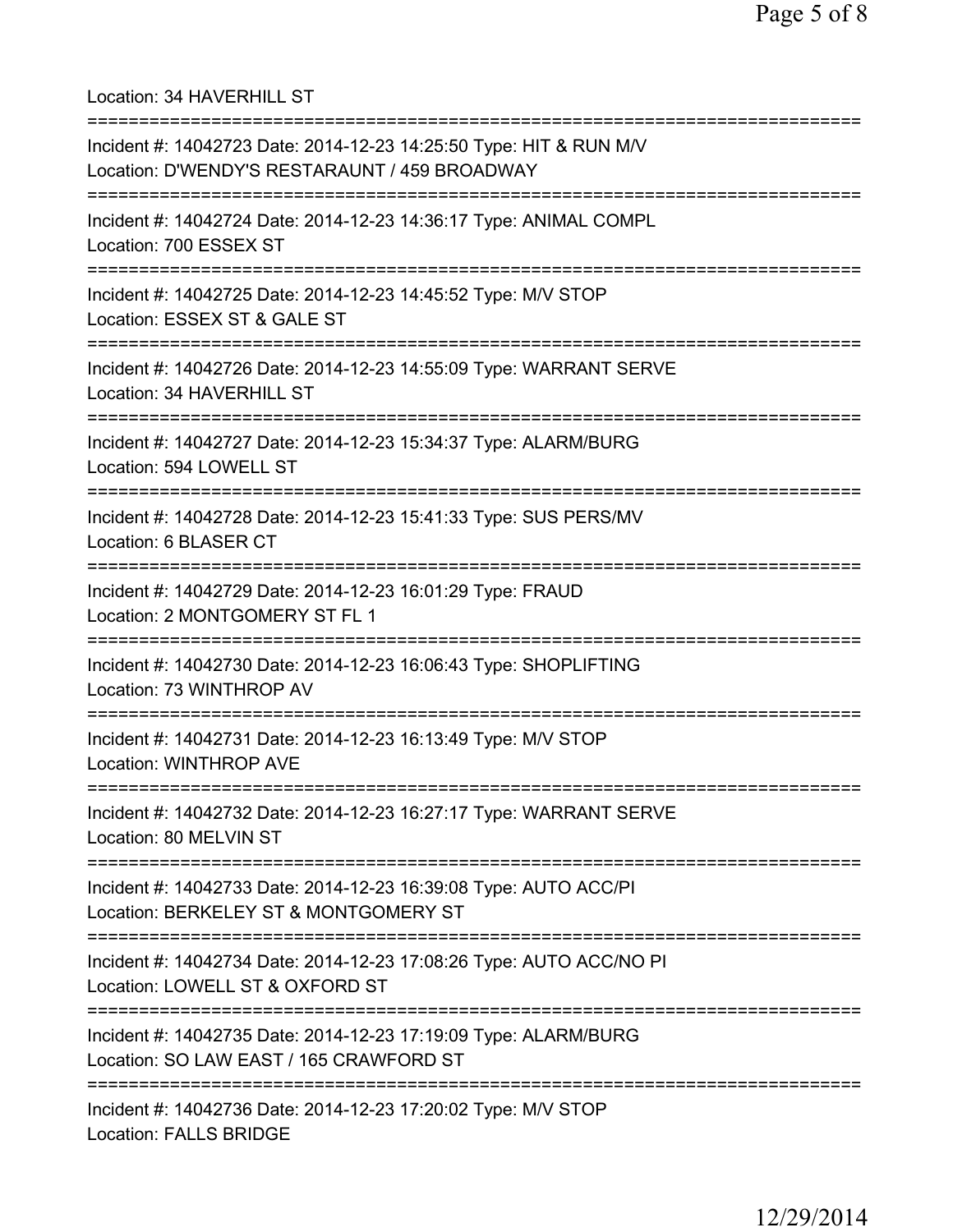| Incident #: 14042737 Date: 2014-12-23 17:37:18 Type: INVESTIGATION<br>Location: 80 MELVIN                                                         |
|---------------------------------------------------------------------------------------------------------------------------------------------------|
| Incident #: 14042738 Date: 2014-12-23 17:47:18 Type: M/V STOP<br>Location: COMMONWEALTH DR & MARSTON ST<br>=====================================  |
| Incident #: 14042740 Date: 2014-12-23 18:03:39 Type: HIT & RUN M/V<br>Location: S UNION ST & WINTHROP AV                                          |
| Incident #: 14042739 Date: 2014-12-23 18:04:24 Type: M/V STOP<br>Location: KINGSTON ST & S BROADWAY                                               |
| Incident #: 14042741 Date: 2014-12-23 18:08:28 Type: NOISE ORD<br>Location: 36 BERNARD AV FL 1-2                                                  |
| Incident #: 14042742 Date: 2014-12-23 18:39:38 Type: AUTO ACC/NO PI<br>Location: BROADWAY & LOWELL ST                                             |
| Incident #: 14042743 Date: 2014-12-23 19:12:31 Type: MAN DOWN<br>Location: HIGH ST & SUMMIT AV                                                    |
| Incident #: 14042744 Date: 2014-12-23 19:15:44 Type: INVEST CONT<br>Location: 80 MELVIN ST #14-21                                                 |
| Incident #: 14042745 Date: 2014-12-23 19:17:34 Type: ANIMAL COMPL<br><b>Location: HANCOCK ST</b>                                                  |
| Incident #: 14042746 Date: 2014-12-23 19:23:58 Type: PARK & WALK<br>Location: BRADFORD ST & BROADWAY                                              |
| ====================================<br>Incident #: 14042747 Date: 2014-12-23 19:26:05 Type: PARK & WALK<br>Location: CVS PHARMACY / 266 BROADWAY |
| Incident #: 14042748 Date: 2014-12-23 19:34:53 Type: 911 HANG UP<br>Location: 495 HAMPSHIRE ST #1                                                 |
| Incident #: 14042749 Date: 2014-12-23 19:43:34 Type: UNWANTEDGUEST<br>Location: 54 NEWBURY ST #8                                                  |
| Incident #: 14042750 Date: 2014-12-23 19:53:51 Type: UNWANTEDGUEST<br>Location: WALGREENS / 220 S BROADWAY                                        |
|                                                                                                                                                   |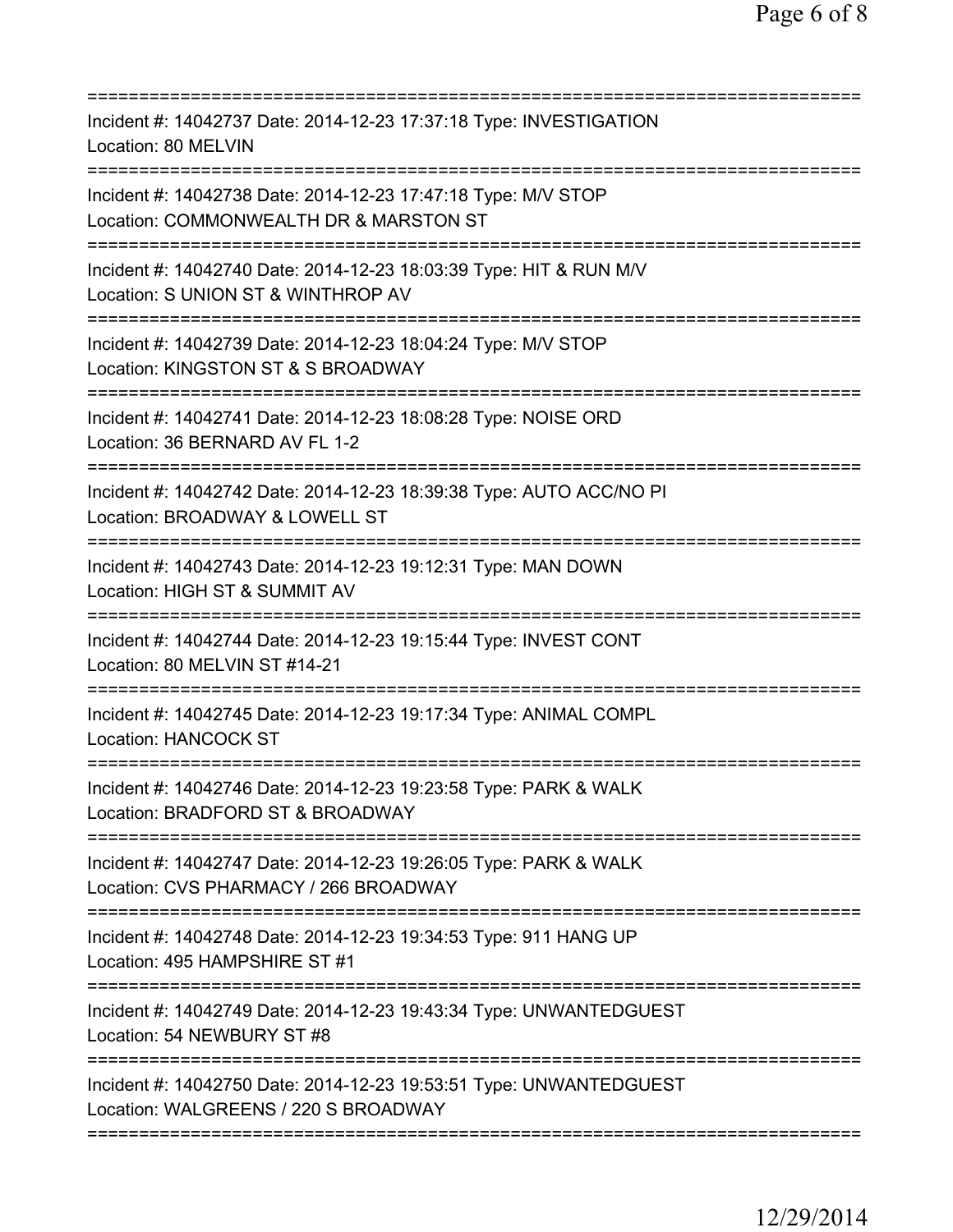| Incident #: 14042751 Date: 2014-12-23 20:19:54 Type: DISABLED MV<br>Location: BROADWAY & LOWELL ST                                      |
|-----------------------------------------------------------------------------------------------------------------------------------------|
| Incident #: 14042752 Date: 2014-12-23 20:30:09 Type: SUS PERS/MV<br>Location: 50 MONMOUTH ST                                            |
| Incident #: 14042753 Date: 2014-12-23 20:36:12 Type: HIT & RUN M/V<br>Location: 5 EUTAW ST                                              |
| Incident #: 14042754 Date: 2014-12-23 20:42:58 Type: MEDIC SUPPORT<br>Location: CROWN FRIED CHICKEN / 205 BROADWAY                      |
| Incident #: 14042755 Date: 2014-12-23 20:50:24 Type: TOW OF M/V<br>Location: HAVERHILL & ROYAL<br>===================================== |
| Incident #: 14042756 Date: 2014-12-23 20:57:01 Type: SHOPLIFTING<br>Location: CVS PHARMACY / 205 S BROADWAY                             |
| Incident #: 14042757 Date: 2014-12-23 20:58:02 Type: SUICIDE ATTEMPT<br>Location: 19 WINTER ST                                          |
| Incident #: 14042758 Date: 2014-12-23 20:59:44 Type: UNKNOWN PROB<br>Location: 30 ELM ST                                                |
| Incident #: 14042759 Date: 2014-12-23 21:08:36 Type: M/V STOP<br><b>Location: ANDOVER</b>                                               |
| Incident #: 14042760 Date: 2014-12-23 21:14:53 Type: DOMESTIC/PAST<br>Location: 17 WINTHROP AV FL 1                                     |
| Incident #: 14042761 Date: 2014-12-23 21:19:52 Type: TOW OF M/V<br>Location: 600 ESSEX ST                                               |
| Incident #: 14042762 Date: 2014-12-23 21:28:22 Type: NOISE ORD<br>Location: 176 JACKSON ST FL 2                                         |
| Incident #: 14042763 Date: 2014-12-23 22:23:49 Type: M/V STOP<br>Location: BROADWAY & HAVERHILL ST                                      |
| Incident #: 14042764 Date: 2014-12-23 22:24:36 Type: M/V STOP<br>Location: HAVERHILL ST & WEST ST<br>=============                      |
| Incident #: 14042765 Date: 2014-12-23 22:27:17 Type: SUS PERS/MV                                                                        |